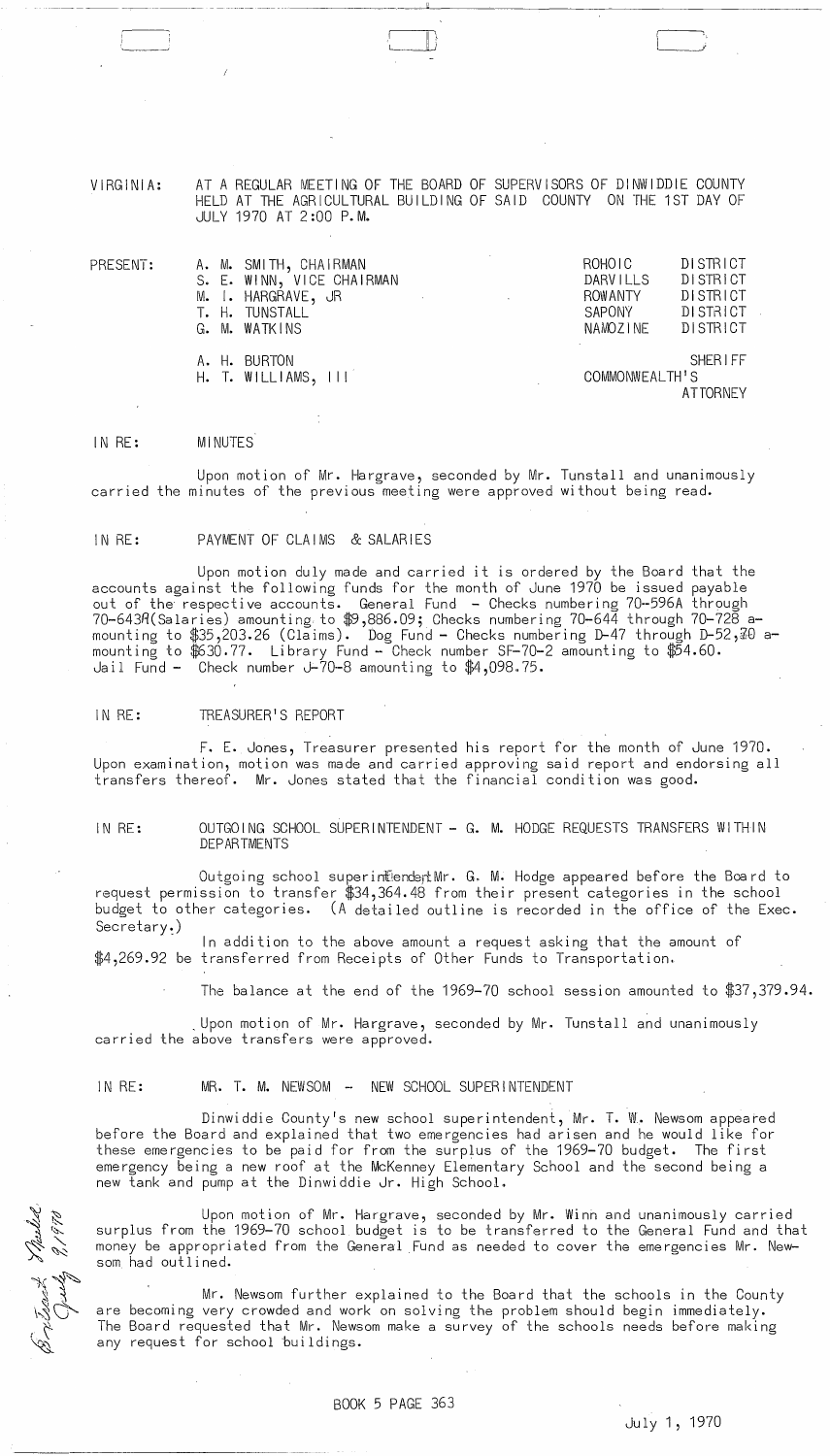## IN RE: BALDWIN & GREGG - MEGALOPOLIS

Mr. Sid Bradberry and Mr. W. R. Smith of Baldwin & Gregg appeared before the Board and presented a program on Planning for Megalopolis. This program included a 12 minute film showing the good results of planning and the bad results of not plann-<br>ing. In addition, the financial support that could be received by the County for In addition, the financial support that could be received by the County for planning was outlined by Mr. Smith.

IN RE: CHESDIN FOREST SUBDIVISION - ADDITION TO SECONDARY SYSTEM - CHESDIN ROAD

It appearing to the Board that Chesdin Road beginning at a point on Route 226, 0.35 mile West of Route 603 and running in a Southerly direction 0.43 mile to dead end. This road having been constructed, drained, and surfaced in accordance with the State Highway specifications and county subdivision ordinance, and,

WHEREAS, the plat of the subdivision is recorded in Book 8, Page 40 A, B, C, dated 4-21-70, showing the owner's consent and dedication of a 50 ft. right-of-way.

Motion was made and carried requesting the Virginia Department of Highways to add this street to the Secondary System of Dinwiddie County effective 1 July 1970 and with the provision that the subdivider furnish the Highway Department with the required bond.

## IN RE: STATE ROUTE 645 ABANDONMENT OF

WHEREAS, Secondary Route 645, From 0.131 miles W. Int. Route 657 to 0.091 miles N. Route 624, a distance of 0.83 miles, has been altered, and a new road has been constructed and approved by the State Highway Commissioner, which new road serves the same citizens as the road so altered and,

NOW, THEREFORE, BE IT RESOLVED: That the portions of Secondary Route 645, i.e., Section 2, shown in red on the sketch titled, "Changes in Secondary System Due to Relocation and Construction on Route 645, Project 0645-026-133-C501 dated at Richmond,<br>Virginia 4-5-70," a total distance of 0.24 miles be, and hereby is, added to the Second<br>dary System of State Highways, pursuant to Sect Virginia 4-5-70," a total distance of 0.24 miles be, and hereby is, added to the Secondary System of State Highways, pursuant to Section 33-141 of the Code of Virginia of 1950 as amended;

 $\mathbb{R}^4$  And further, that the sections of old location. i.e., Section 1 shown in blue on the afore-mentioned sketch, a total distance of 0.25 miles, be, and the same<br>hereby is, abandoned as a public road, pursuant to Section 33-76.12 of the Code of Virginia of 1950 as amended:

Upon motion of Mr. Winn, seconded by Mr. Tunstall and unanimously carried the above resolution was adopted.

Mr. Winn explained to Mr. Medlock that where Route 613 entered Route 40 there is a sign close to the road and cars are parked between the sign and the road, blocking the view of anyone entering Route 40 from Route 613. Mr. Medlock stated he would check this situation.

IN RE: COOL SPRING GARDENS SUBDIVIS\$ON - ADDITIONS TO SECONDARY SYSTEM - WEST CLARA DRIVE - MARSHALL COURT - FIELD COURT

It appearing to the Board that West Clara Drive, beginning at a point on West Clara Drive, South City Limits of Petersburg, running in an easterly direction, thence northerly direction 0.25 mile to dead end, this road having been constructed, drained and surfaced in accordance with the State Highway specifications and county subdivision ordinance, and,

WHEREAS, it further appearing to the Board that Marshall Court, beginning at a point on West Clara Drive, 0.08 mile east of South City Limits of Petersburg and running in a northerly direction 0.06 mile to dead end, this road having been constructed, drained and surfaced in accordancd with the State Highway specifications and county subdivision ordinance, and,

 $rac{3}{2}$ WHEREAS, it further appearing to the Board that Feild Court, beginning at a point on West Clara Drive, 0.14 miles east, thence north of Marshall Court, and runming in a westerly direction 0.03 mile to dead end, this road having been constructed, drained and surfaced in accordance with the State Highway specifications and county subdivision ordance, and,

WHEREAS, THE plat of the subdivision is recorded in Plat Book 7, Page 73, showing the owner's consent and dedication of a 50' right-of-way. Motion was duly made and carried that the Virginia Department of Highways be requested to add these streets to the Secondary System of Dinwiddie County with the provision that the subdivider furnish the Highway Department with the required bond.

 $\delta$ condary  $~\frac{1}{\sqrt{2}}$  ,  $~\frac{1}{\sqrt{2}}$  ,  $~\frac{1}{\sqrt{2}}$  ,  $~\frac{1}{\sqrt{2}}$  ,  $~\frac{1}{\sqrt{2}}$  ,  $~\frac{1}{\sqrt{2}}$  ,  $~\frac{1}{\sqrt{2}}$  ,  $~\frac{1}{\sqrt{2}}$  ,  $~\frac{1}{\sqrt{2}}$  ,  $~\frac{1}{\sqrt{2}}$  ,  $~\frac{1}{\sqrt{2}}$  ,  $~\frac{1}{\sqrt{2}}$  ,  $~\frac{1}{\sqrt{2}}$  ,  $~\frac{1}{\sqrt{2}}$ (J) 0 " ..- +> *or"':*  ~.:..) Added<br>effec  $\mathfrak{s}$  ,  $\mathfrak{h}$  is S e (j) <sup>~</sup>  $^{5}_{6}$   $^{12}_{10}$  $\Delta$  $\Delta d$  define  $^{\circ}_{2.177,0.037}$ '-~

a • ቱ<br>ከ<br>አ ธร*ั*ช<br>เว

 $\frac{1}{2}$  condary

O

 $\frac{1}{\sqrt{2}}$ 

Added to<br>errective

 $e^{+\frac{1}{2}+\frac{1}{2}+\frac{1}{2}}$ 

 $\mathbf{t}_{\text{out}}$ 

+>

a •  $\frac{1}{2}$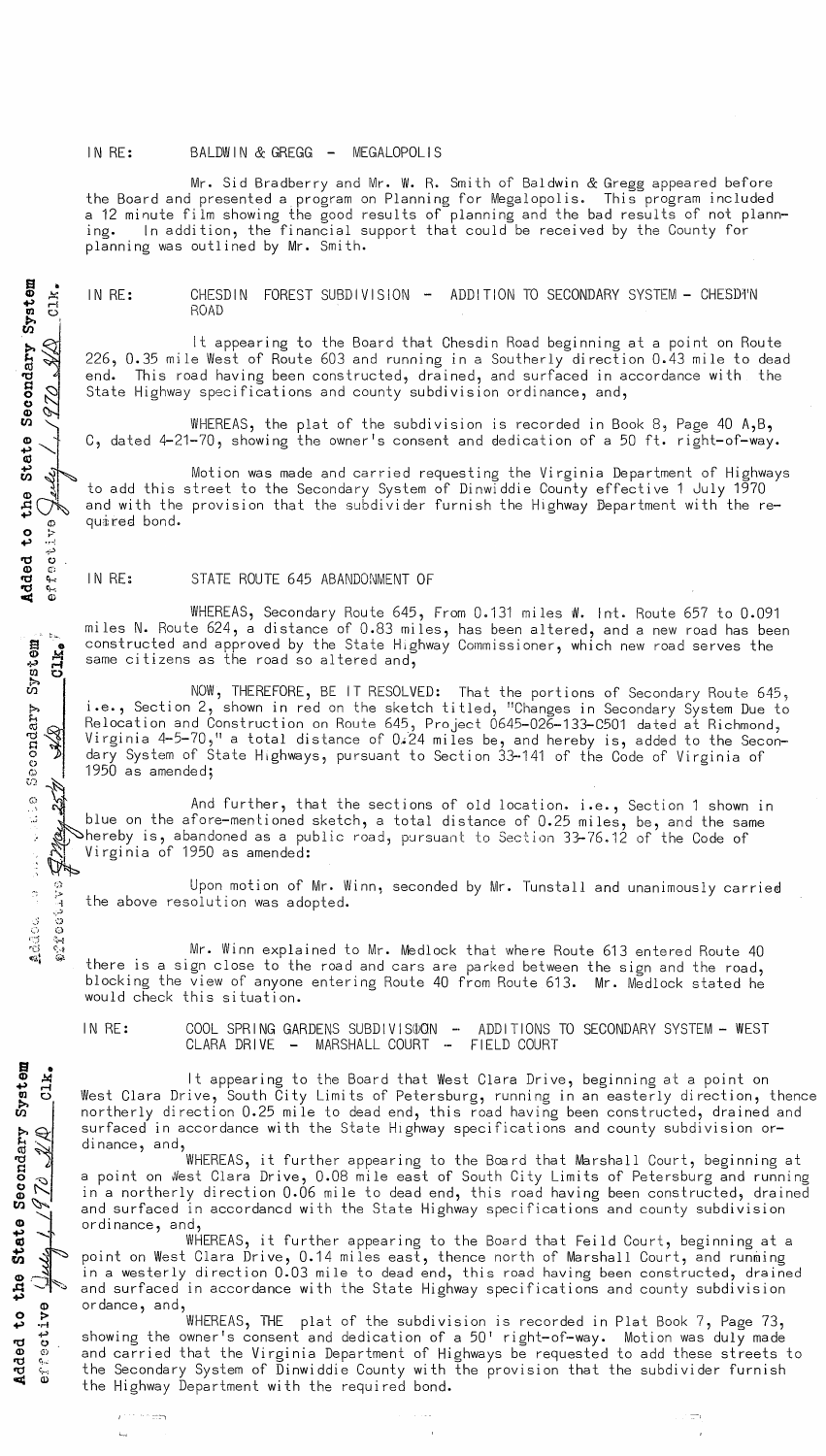This resolution was adopted subject to Mr. Martz conforming with the requirements of the Highway Department to clean the guttering and this resolution is to be subject only after the Highway Department has approved this requirement.

 $\Box$  .

Mr. Hargrave asked Mr. Medlock the status of Route 605. Mr. Medlock stated that a request for money had been put in for a survey. As soon as this survey is completed plans will be made to do the work. If money is allocated work could be done in the next year or two. Mr. Medlock further stated that the last .03 mile of Route 656 would not be completed because Mr. William Ellis would not agree to fix the road in front of his house.

Mr. L. R. Treat, Jr., District Engineer appeared before the Board to explain the improvements to Route 627 and its relationship to Five Forks. Mr. Treat stated that the new 627 would run in about the same place as the old 627 when it passed through Five Forks and the Highway Department was doing this at the request of the' National Park service, and he believed this would satisfy the majority of the people.

### IN RE: FORD VOLUNTEER FIRE DEPARTMENT

Mr. William Morgan, a representative of the Ford Volunteer Fire Department appeared before the Board to request assistance in purchasing a second fire engine. The Board adxised Mr. Morgan that they would discuss his request and notify him of their desi CISlon ..

## IN RE: A. S. C. OFFICE LEASE - YEAR 1970-71 APPROVED

Upon motion of Mr. Winn, seconded by Mr. Hargrave and unanimously carried the Board Chairman, A. Mitchell Smith, was authorized to sign the lease with the A.S.C. Office. Said lease would be \$125.00 per month for the year 1970-71.

IN RE: EXCHANGE OF REAL ESTATE BY AND BETWEEN DINWIDDIE COUNTY AND MILTON I. HARGRAVE, JR.

WHEREAS, pursuant to instructions of this Board W. C. Knott, Executive Secretary, presented unto this Board MAP SHOWING DINWIDDIE COURTHOUSE LOT Made by W. G. Chappell, C. L. S. June, 1966 and revised June 23, 1970; and

WHEREAS, such map indicates that Milton I. Hargrave, Jr. owns a small triangular strip of land lying between the western boundary of State Route 619 roadway and the eastern boundary of the courthouse lot, which strip of land contains 0.111 acres, more or less, 0.051 acres being in existing state Route 619 roadway and 0.060 acres remaining in useable land; and

WHEREAS, Herbert T. Williams, III. Commonwealth Attorney of Dinwiddie County, reported to the Board that he had examined the legal title pertaining to said triangular strip of land and that in his opinion fee simple title was vested in the said Milton I. Hargrave, Jr., subject to his wife's dower; and

WHEREAS, the said W. C. Knott reported to this Board that he had made inquiry of the said Milton I. Hargrave, Jr. relative to a possible exchange of a like amount of land by and between the said Milton I. Hargrave, Jr. and the County; and

WHEREAS, the said Milton I. Hargrave, Jr has expressed to the said W. C. Knott his willingness to exchange the triangular strip aforesaid adjacent to the eastern boundary of the courthouse lot for a similar triangular strip containing 0.060 acres, more or less adjacent to his property and being the eastern part of the southern boundary of the courthouse lot, both said parcels being shown on the map aforesaid; and

WHEREAS, the said Milton I. Hargrave, Jr. is a member of this board and did request of the Chairman of this Board that he might be excused from participation in discussion and in decision relative to such proposed exchange and did withdraw from the room during such discussion; and

WHEREAS, the Chairman of the Board, after the departure of the said Milton I. Hargrave, Jr. from the room, asked for discussion on the proposed exchange and invited the public in attendance to participate therein, and upon consideration thereof and after full and complete discussion, and without participation in any way on behalf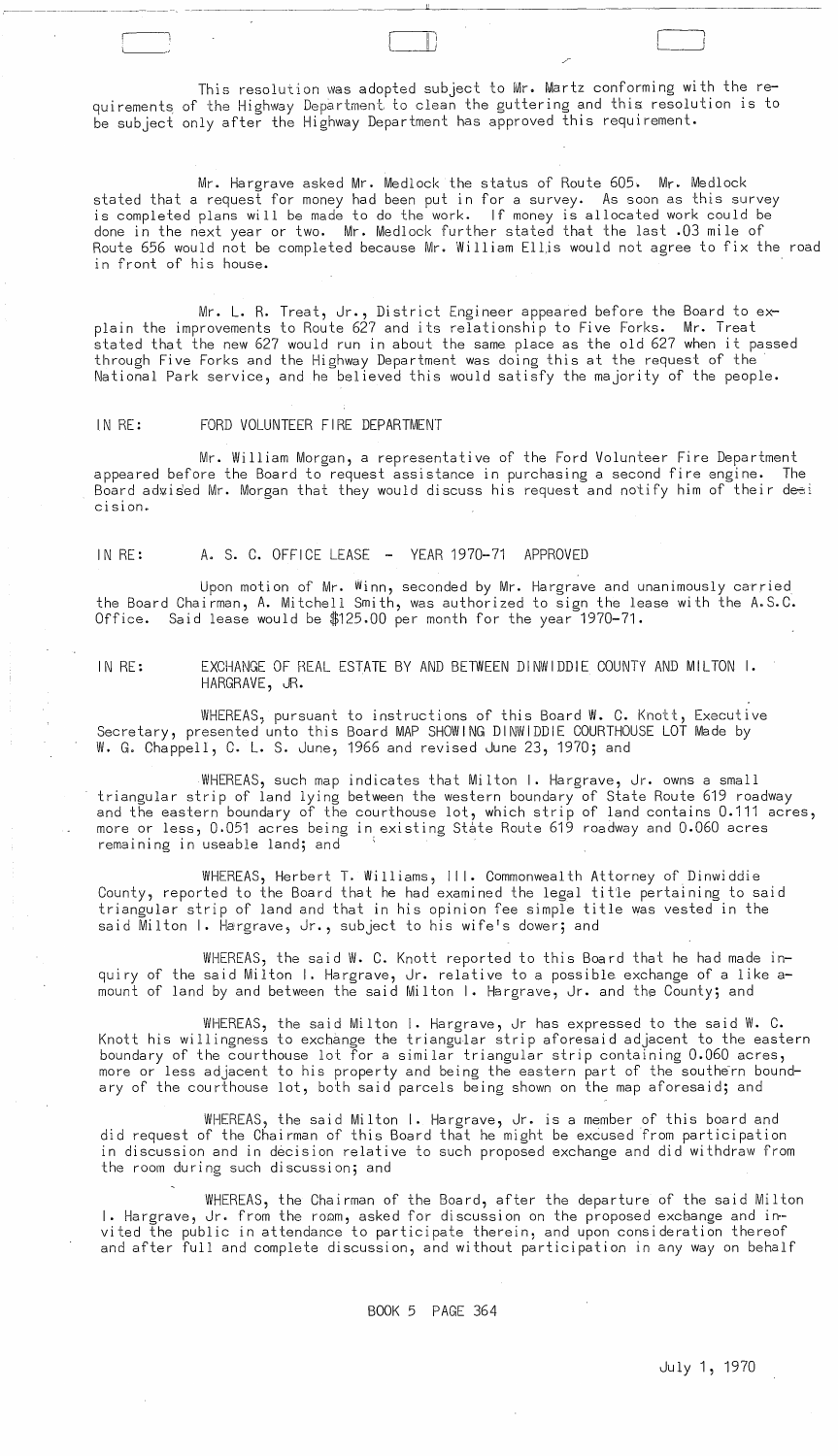of the said Milton I. Hargrave, Jr., this Board concluded that such proposed exchange of real estate would be in the best interest of the County, and upon motion of Mr. S. E. Winn seconded by Mr. T. Hope Tunstall, did unanimously resolve as follows:

1. That Dinwiddie County doth convey unto Milton I. Hargrave, Jr., 0.060 acres, more or less, of land in exchange for a deed of conveyance of 0.111 acres, more or less, from Milton I. Hargrave, Jr. et ux unto Dinwiddie County, said parcels of land being designated respectively on map showing Dinwiddie Courthouse lot made by W. G. Chappell, C. L. S. June, 1966, revised June 23, 1970 which said map is to be recorded with the Hargaave deed to Dinwiddie County.

2. That Herbert T. Williams, III, Commonwealth's Attorney, be directed to prepare and present unto the Circuit Court of Dinwiddie County, Virginia proper Petition and Order on behalf of Dinwiddie County to effect the proposed exchange of real estate.

3. That A. Mitchell Smith, Chairman of this Board, be and he is hereby authorized to petition the Circuit Court of Dinwiddie County, Virginia, as aforesaid, on behalf of this Board and further that he be authorized to execute the deed of Dinwiddie County to Milton I. Hargrave, Jr. on behalf of this Board and to indicate the acceptance on behalf of this Board of the deed from Milton I. Hargrave, Jr. et ux to Dinwiddie County pursuant to the requirements of Section 15-1-286, as amended, of the Code of Virginia and further that W. C. Knott, Executive Secretary of this County, be authorized to affix the seal of this County and attest same on the two deeds aforesaid along with and in conjunction with the execution on behalf of the Board by the said A. Mitchell Smith.

4. That *W.* C Knott, Executive Secretary, do enter upon the public records of this Board a recitition to the effect that Milton I. Hargrave, Jr. did not participate in any way in the discussion and decision relating to this said resolution and further that he in fact did depart from the room and was not present during such discussion and decision.

The foregoing resolution was adopted at its regular meeting of the Board of Supervisors, Dinwiddie County, Virginia, on July 1, 1970.

> /s/ W.C. Knott Executive Secretary

> > --,

IN RE:

AIR CONDITION - HEALTH DEPARTMENT - APPROVED

Dr. J. G. McNiel, Health Department Director, requested that the Dinwiddie Health Department Building be provided with some means of air conditioning.

The following bids were submitted:

Tri-City Plumbing; Heating & Cooling, Inc. - \$1,814.00- installed, no

wiring.

 $\sim$   $\sim$   $\sim$ 

Sears Roebuck & Company \$1,625.00- installed, no wiring.

James M. Atkins, Inc. \$3,725.00- included installation and wiring.

Dinwiddie Tire Company \$1,597.00 - includes installation and wiring.

The above 4 bids were on window units.

One central air condition bid was submitted by James M. Atkins, Inc. in the amount of \$6,150.00.

Upon motion of Mr. Winn, seconded by Mr. Tunstall and unanimously carried the Board directed that the bid from Dinwiddie Tire Company in the amount of \$1,597.00 be accepted.

stated that it might be possible to re-negotiate the lease of the Dinwiddie County Health Building so as to increase the monthly rental to cover in part the cost of putting in air conditioning. The Board was informed by the Executive Secretary that Dr. McNiel had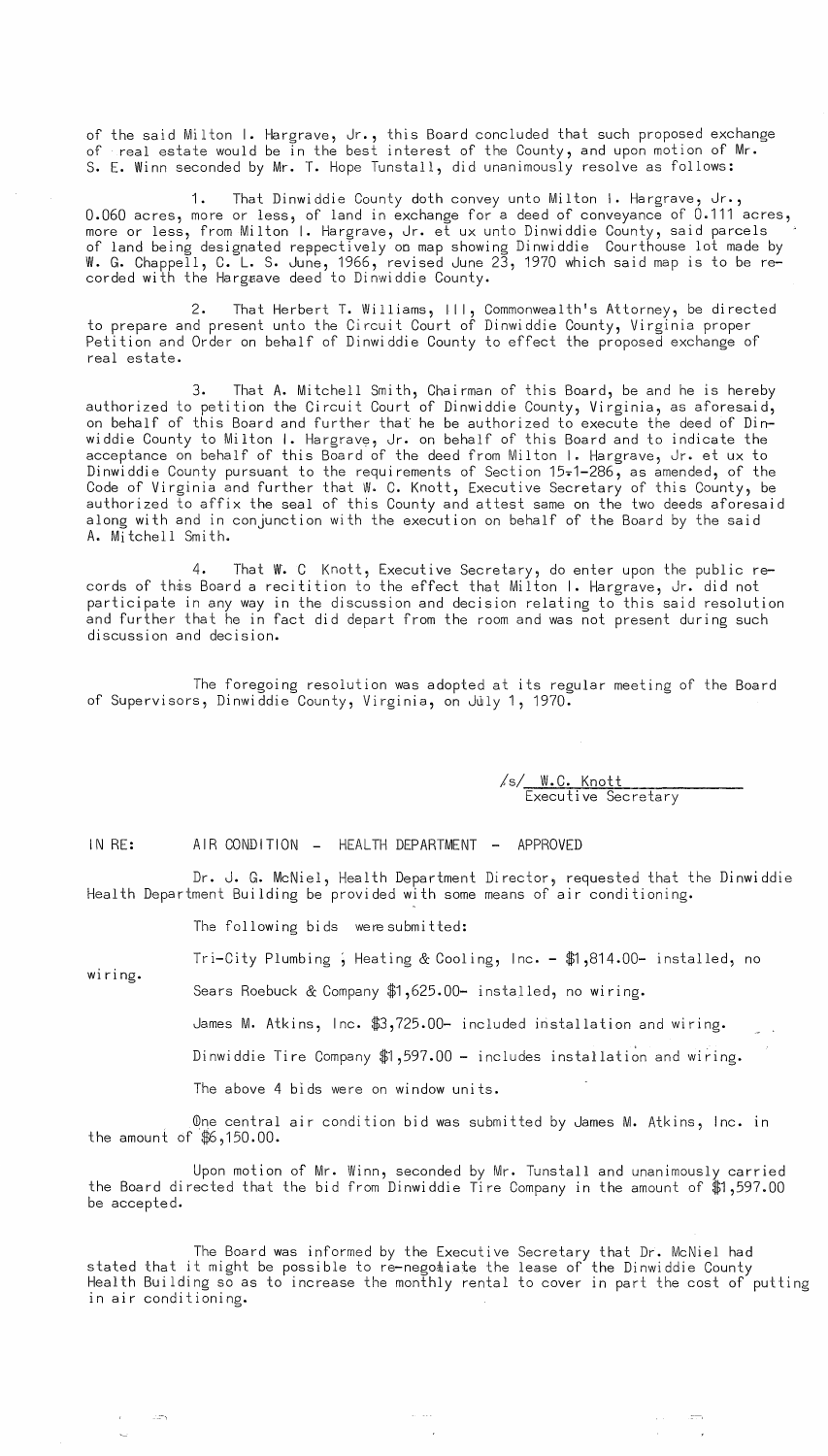Upon motion of Mr. Winn, seconded by Mr. Tunstall and unanimously carried the executive secretary was authorized torenegotiate the lease with Dr. McNiel and with the minimum monthly rental of \$125.00

 $\mathbb{L}$ 

## IN RE: DINWIDDIE COUNTY CODE BOOKS - SELLING PRICE \$3.00

There was discussion concerning the cost of Code books for people who were interested in purchasing same. After discussion and upon motion of Mr. Winn, seconded by Mr. Hargrave and unanimously carried the paper back code book containing three chapters including Building, Subdivision and Zoning of the County was set at \$3WQ each.

IN RE: HEALTH DEPARTMENT BUDGET - REQUESTS REVISION - TABLED

~The Executive Secretary submitted a request from Dr. J. G. McNiel for an increase of \$862.69 in the Dinwiddie County Health Budget for the year 70-71. This in- crease results from a 10% salary boost by the governor.

After much discussion Mr. Watkins moved and Mr. Winn seconded and it was unanimously carried that no action be taken until further information is obtained and Dr. McNiel be requested to appear before the Board and explain the reason for the high percentage increase in this years budget.

IN RE: FEDERAL HIGHWAY GRANT **..** TABLED

Mr. Tunstall explained to the Board the reactions from the McKenney people after' the rescue meeting Tuesday night. There were approximately 30 people present and 14 signed to take the rescue course.

Captain Gilbert Jones, Dinwiddie Rescue Squad, stated there might be a possibility of locating an emergency vehicle at McKenney.

Upon motion of Mr. Hargrave, seconded by Mr.' Tunstall and unanimously carried any request for funds to purchase a rescue vehicle with or without the Highway Safety Division's help be tabbed.

## IN RE: HITE LAND

The Executive Secretary informed the Board that a deed conveying .66 acres had been recorded in the Clerk's Office in 1968 without a plat. The County ordinance requires that no parcel of land containing less than an acres be sold. Mr. & Mrs. Hite appeared before the executive secretary requesting a building .permit. They met all requirements and a building permit will be issued.

The Board realized that some ,loopholes still exist in the Code and the Chairman instructed the executive secretary and the commonwealth's attorney to discuss the situation and report back to the Board on their findings.

IN RE: JAIL WELL - PUMP BID ACCEPTED - ATLANTIC PUMP & SEQUIPMENT COMPANY

Mr. Hargrave reported to the Bœrd that he and the executive secretary had received 2 bids on the  $\mathrm{j}$ ail pump and tank. One being from Sydnor Hydronamics Division for \$7,117.00 and the other from Atlantic Pump and Equipment Company in the amount of \$6,239.00. Mr. Hargrave and the executive secretary recommended to the Board that the bid from Atlantic Pump Equipment Company be accepted in the amount of \$6,239.00.

Upon motion of Mr. Winn, seconded by Mr. Tunstall and unanimously carried their recommendation was accepted.

# IN RE: CRATER PLANNING COMMITTEE MEMBERS - APPOINTED Mr. SMITH, MR. WATKINS

Upon motion of Mr. Tunstall, seconded by Mr. Hargrave Mr. Smith of Rohoic District and Mr. Watkins of Namozine District were appointed to the Crater Planning Committee for the duration of the present term of office on the Board of Supervisors  $\sim$  expiring December 31, 1971. Also Mr. Knott, executive secretary was appointed for a term of 4 years. Mr. Tunstall, Mr. Hargrave and Mr. Winn voting "aye". Mr. Smith and Mr. Watkins abstained from voting as they were involved in the motion,